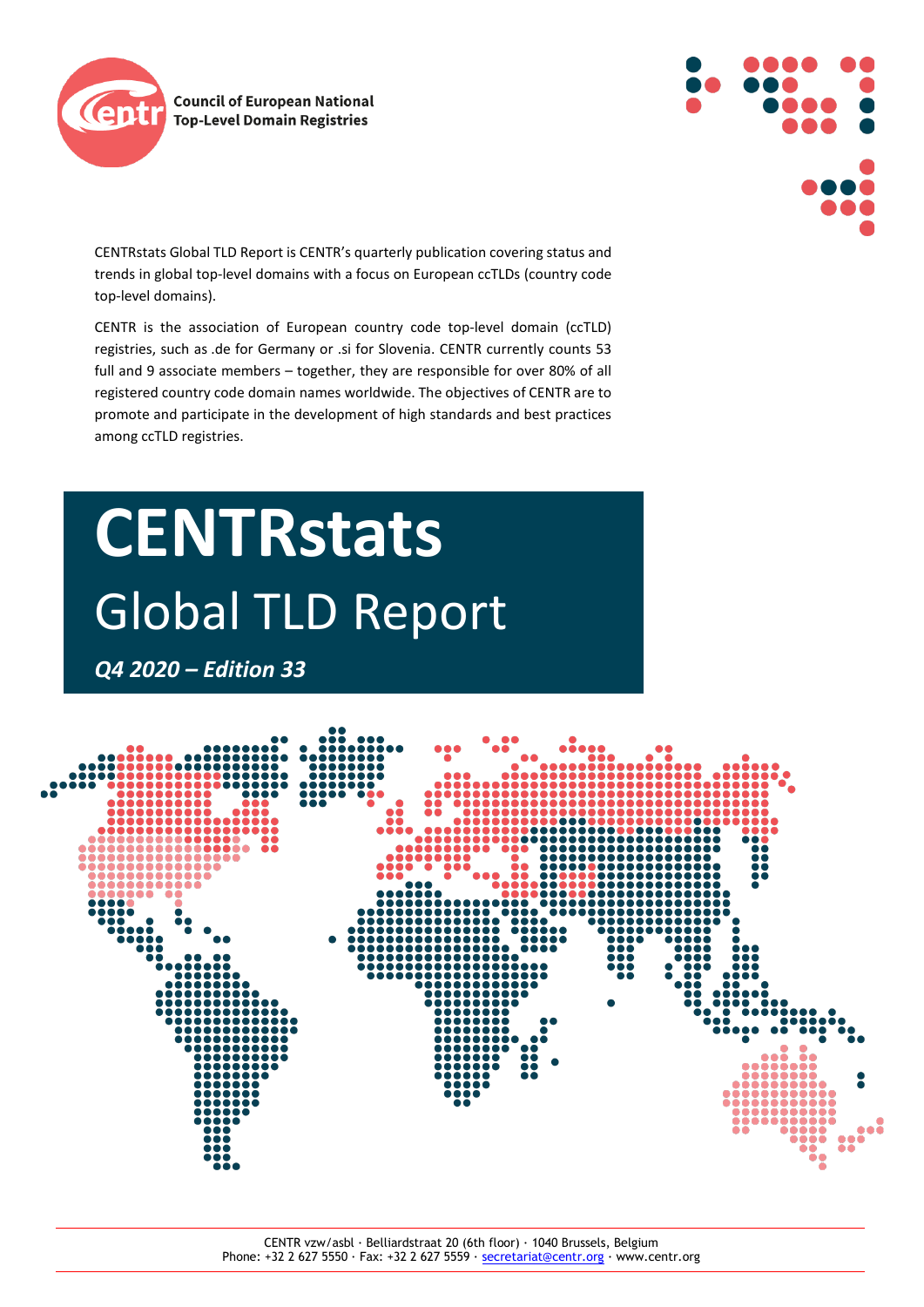# **EUROPEAN ccTLDS**

# **Key stats**

- The median growth of European country-code domains (ccTLDs) in 2020 reached a 6-year high of 4.4% (CENTR30).
- Demand in new domain purchases peaked in November 2020 with an average increase of 27% year on year. Rates of domain deletions (or lapsed domains) decreased slightly, particularly toward the end of 2020.
- The median retail price for a European ccTLD domain is 10.8 EUR (ex-tax) for a 1 year registration. The price has remained stable over 2020 with just a small incline.
- The rate of 'high content' domains (domains that host functioning web pages and are not used for parking or have errors) is 44% for CENTR member  $ccTLDs<sup>1</sup>$  $ccTLDs<sup>1</sup>$  $ccTLDs<sup>1</sup>$ .
- The median market share by local registrations is 64% in favour of the national ccTLD and 49% based on popular websites in each country's Alexa top 1000 websites $2$ .

## **Registrations and growth drivers**

The median growth of European country-code domains (ccTLDs) in 2020 reached a 6-year high of 4.4% (CENTR30). The growth trend over the year was significant in that it is the first time since CENTR started formally recording data (2010) that such a sharp turnaround in the trajectory has been observed. The historic change was driven by two factors: an increased demand for new domains as well as

reductions in the number of domains being deleted (whether from active deletes or expiries). Demand in new domain purchases peaked in November 2020 with an average increase of 27% year on year (CENTR30).

The underlying reason for the surges in demand is linked to lockdowns across Europe. As [reported](https://www.centr.org/news/blog/is-the-lockdown-driving-domain-registrations.html) by CENTR, lockdowns across Europe due to the COVID-19 pandemic meant that for many small businesses, having a web presence was no longer considered as a bonus, but rather a tool for survival. The high demand also highlights the importance of country code domains to European businesses and citizens as a means of getting online. As lockdowns restricted the movement of people in a geographic sense, it is likely that the local focus of a country code domain may have been particularly appealing. A cake store moving from shop front to online for local deliveries would be wise to ensure they are easily identified as local – something a ccTLD can at least in part help achieve. This sort of local focus can be found in educational awareness activities from several country-code registries such as .je (Ireland), [.fr \(France\),](https://www.afnic.fr/en/about-afnic/news/general-news/12522/show/afnic-sponsors-the-tv-program-connecte-ta-boite.html) .ca [\(Canada\)](https://www.cira.ca/newsroom/ca-domains/cira-joins-digital-main-streets-shophere-powered-google-provide-ca-domains) among others.

Average retail prices (including any promotions) of the largest registrars<sup>[3](#page-1-2)</sup> of European ccTLDs shows no significant changes over 2020. This is important, as it implies the recent demand in domains is unlikely explained by price discounting.

### **How domains are being used**

CENTR studies how domains are being used by scanning hundreds of thousands of member ccTLD domains as well as the top 100 largest gTLDs every month. For European ccTLDs, data shows 30% have errors (e.g. connection, DNS or HTTP errors), 26% are considered 'low content' (e.g. a registrar default page is shown, there is a 'for sale' message, etc) leaving 44% which we consider 'high content'. These figures will be important to track throughout 2021 as they may provide insight into how new domains purchased over 2020 have developed.

This data will become increasingly important for domain registries in understanding the sustainability and financial stability of their businesses. Registries with high rates of errors and low content domains in their zones may need

<span id="page-1-0"></span><sup>1</sup> Domain usage data: Data from CENTR 'signs of life' domain crawler. Random samples of 50K domains across 12-14 ccTLDs and top 100 gTLDs each month.

<span id="page-1-2"></span><span id="page-1-1"></span><sup>2</sup> Alexa Rank is a rating service for evaluating websites, based on the frequency of visits/views. As many websites appear in the Alexa ranks of multiple countries, figures for Europe are based

on non-unique websites. For example, google.com is counted multiple times. This means that market share figures at European level reflect the true prevalence of different domains and TLDs across the region.

<sup>3</sup> Based on the largest registrars of European ccTLDs. Data is scanned from websites quarterly.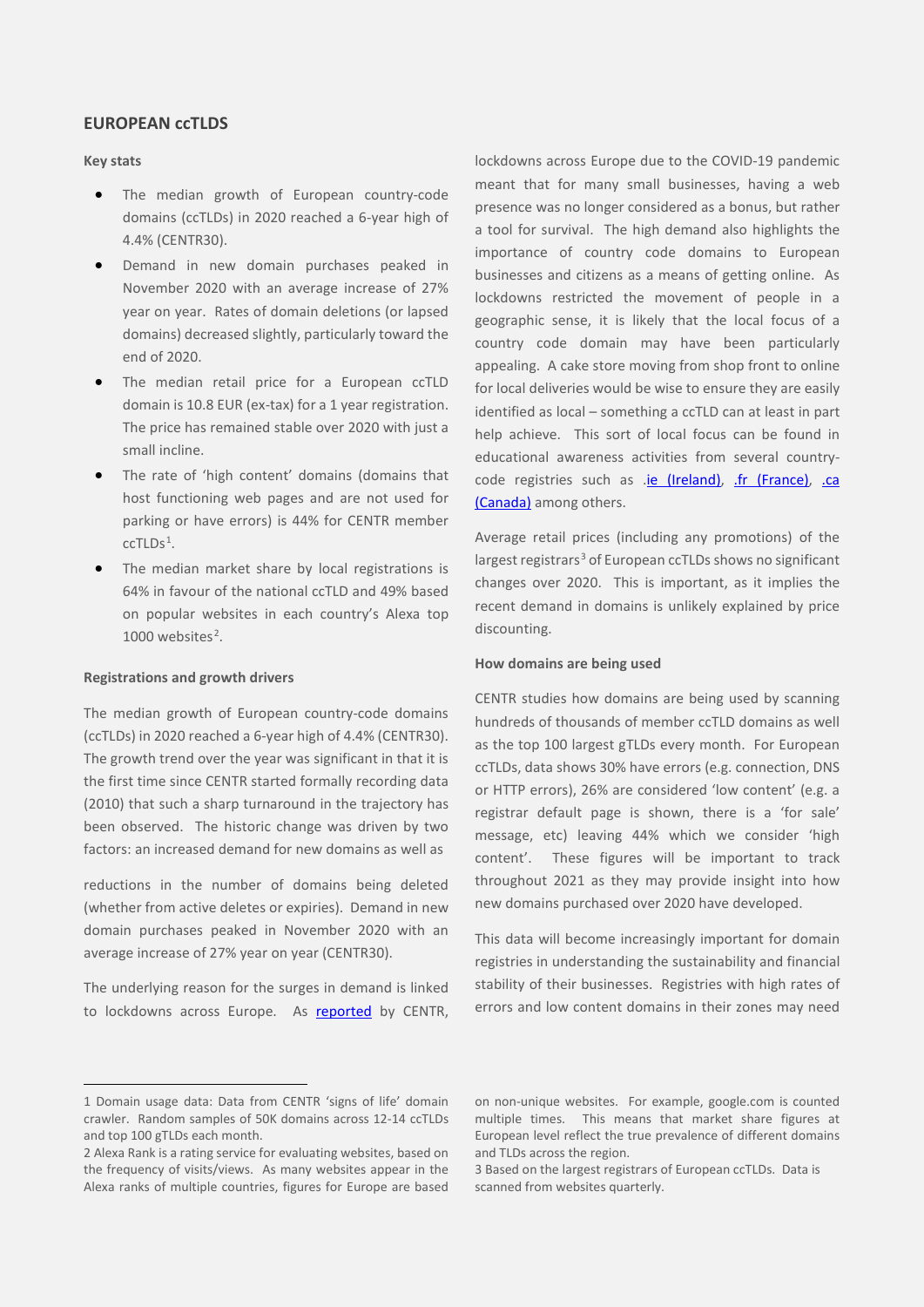to work harder in order to retain those domains. Conversely, TLDs with well used domains are better prepared to deal with fluctuations and volatilities in the market.



# **GLOBAL MARKET**

## **Global trends**

At the end of Q3,2020, the global market was estimated at 352 million domains[4](#page-2-0) and split between ccTLDs (38%) and gTLDs (62%). Growth in domains has been trending up over 2020 most likely due to lockdowns which have increasingly pushed businesses online. The median growth of the top 300 largest TLDs globally (Global300) was 4.6% YOY. This compares to 2.3% for ccTLDs in the Asia Pacific region (APTLD20), 3.2% for ccTLDs in Europe and 4.7% for the top 300 gTLDs (gTLD300).

Why was there not as much growth in Asia Pacific ccTLDs compared with Europe? There are several possible explanations for this. Firstly, we need to examine the countries in the sample. Most of them are found in South-East Asia, where there is a lower average internet penetration. With fewer people connected to the internet, there is less reliance on having a web presence (or a domain) for a business. If we accept that the higher demand for domains in Europe came from small businesses, it makes sense that demand in South-East Asia

may be less impacted. Another aspect is the prevalence of social media. In some parts of South-East Asia, social media usage is quite high, which could be another reason businesses do not feel the need to use their own domain names.

Among geographic gTLDs (geoTLDs) growth has been slow, with the group struggling to gain adoption in the cities and regional markets they are focused on. The median growth of the top 20 geoTLDs was just 0.2% year on year - which is well under the top 300 gTLD median of 4.6%. The median domains under management for this group is just 20.000, which is low when compared to population sizes of the cities and regions they are focused on. Despite the low registrations in geographic gTLDs, their average renewal rates are relatively high. Importantly data on how they are being used suggests a greater proportion of active websites compared to other gTLDs.

<span id="page-2-0"></span><sup>4</sup> Total domains is estimated only as not all ccTLDs around the world release information on their domain name counts. The

total also specifically excludes .tk (Tokeleu) as reported figures are not considered reliable.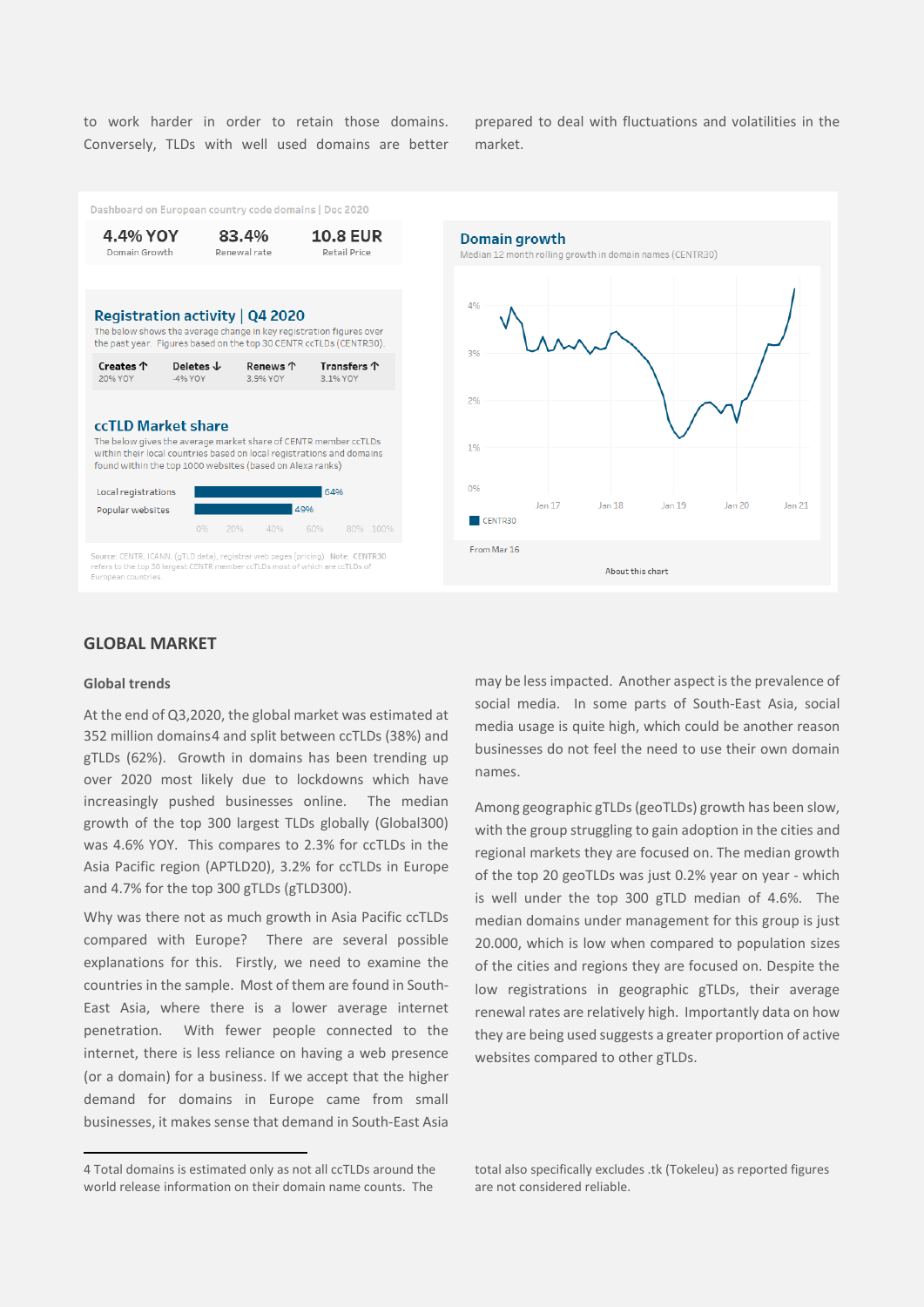High growth TLDs over the 12 month period to September 2020 were[5:](#page-3-0)

- ccTLDs: .id (Indonesia) up 40%, .cy (Cyprus) up 23% and .ar (Argentina) up 22%
- gTLDs: .bar up 1769% to 110,792 domains, .wang up 1157% to 1.3 million domains and .monster up 488% to 130,006 domains

# **gTLD highlights**

- The top 10 largest gTLDs have a share of 91% of domains under all gTLDs with .com alone holding around 70%. This ratio has not changed much over the past few years.
- The gap between domains created and domains deleted has been quite close, which suggests a certain degree of speculation or low price campaigns. A particularly noticeable jump in deletions was observed around the second quarter of 2020.
- Over the top 100 gTLDs, 43% have errors (e.g. DNS or HTTP errors) and 33% are parked. This leaves 22% which are considered 'high content' [6](#page-3-0). These figures are based on a sample of 50K from each of the top 100 gTLDs.



View the interactive report

Г7

<span id="page-3-0"></span><sup>5</sup> Growth statistics exclude TLDs with fewer than 5000 domains at the beginning or end of the growth calculation